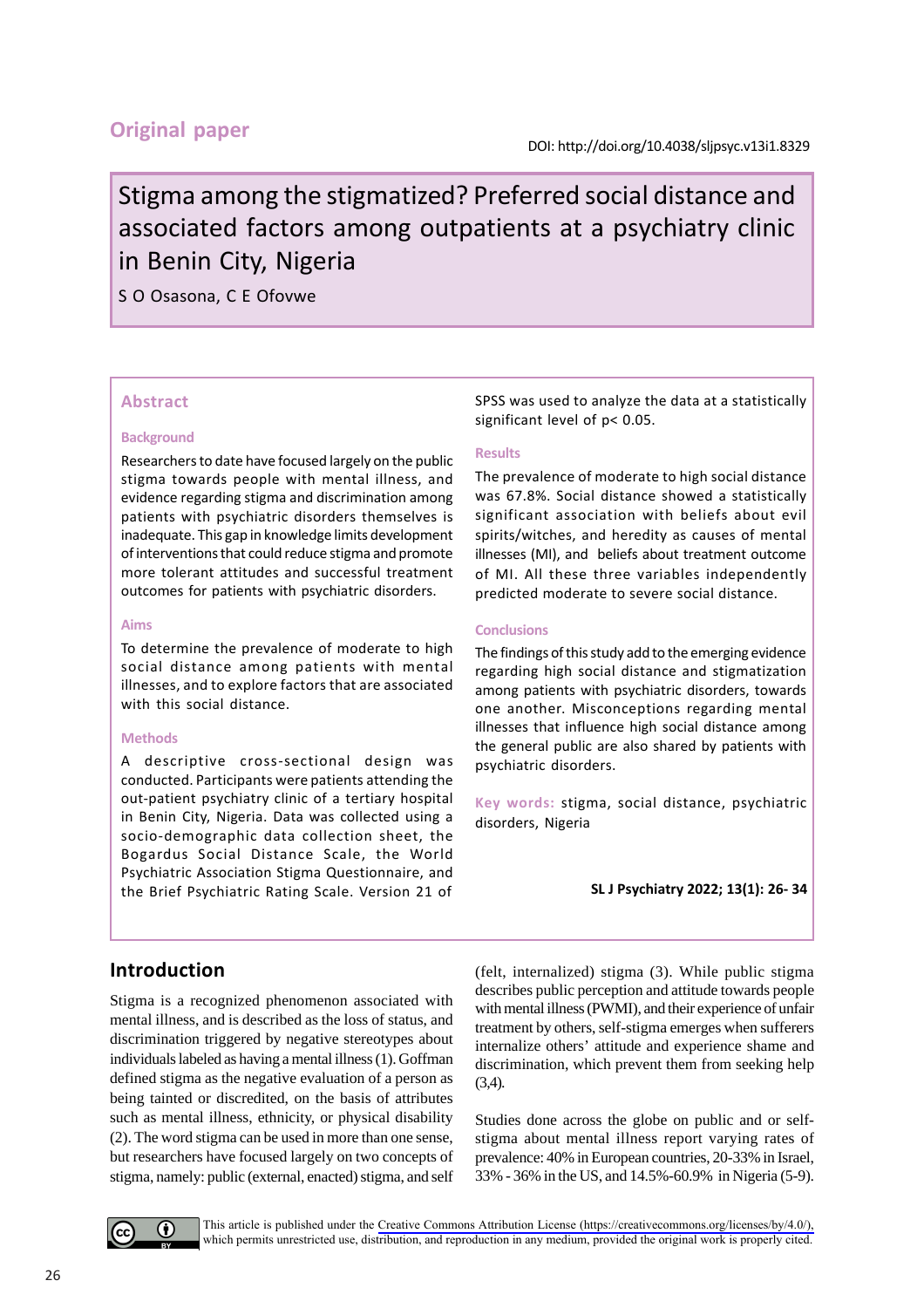The damaging effects of stigma are enormous, and can result in social withdrawal, restriction of support, and poor utilization of mental health services (10). Many international studies show that stigma towards PWMI has a negative impact on their re-integration and acceptability as active members of the society, and cause significant relationship and marital problems (11,12). Both systematic reviews and meta-analysis on stigma regarding PWMI has shown that stigma is related to many factors, but more so to severity of illness and nonadherence to medication, compared to other factors (13).

Most research done on stigma has focused on public or self-stigma; the possibility of stigmatization among the psychiatric patients themselves has received little or no attention from empirical researchers (3,4,9-12). Besides creating a gap in literature, the paucity of empirical knowledge base on this topic portends a negative outcome for treatment and rehabilitation of the patients. Social distance is the proximity one desires between oneself and another person in a social situation (9,14). It is one of the indicators of tolerant or intolerant attitudes and is used by researchers commonly as a measure of stigma and discriminatory behaviour towards PWMI (14). Thus, the aim of this study is to determine the prevalence of moderate to high social distance and its associated factors among hospital-based sample of patients with mental illnesses.

## **Methods**

#### **Study location and design**

This study, the first in the series of proposed studies regarding social distance, was conducted at a tertiary hospital in Benin City, Nigeria and a cross sectional descriptive design was adopted. Data was collected between January-April 2020.

#### **Study participants and sample size**

Participants included patients who attended the outpatient psychiatric clinic for their regular follow up visits. The minimum sample size required for this study (n=191) was determined using single population proportion formula for determining sample size in a cross sectional study (15). A social distance prevalence (p) of 14.5% reported in a previous local study was adopted in the calculation (9).

Being diagnosed with and receiving treatment for a major mental illness based on ICD-10 diagnostic criteria, for at least six months; being an adult aged 18 years and above; being literate enough to understand the content of the questionnaire, provide needed information and sign the consent form with minimal assistance by the investigators, were considered as inclusion criteria. Eligible patients who expressed willingness to voluntarily participate in the study and who gave informed consent were included in the study.

A questionnaire, consisting of four sections – a sociodemographic and clinical data collection sheet, designed by the authors to collect participants' socio-demographic information, the Modified Bogardus Social Distance Scale, a modified version of the questionnaire developed for the World Psychiatric Association (WPA) programme, and the Brief Psychiatric Rating Scale (BPRS) – was utilized for the study (16-18).

The Modified Bogardus Social Distance Scale is a standard psychological testing scale developed by Emory S. Mogardus to empirically measure people's willingness to participate in social contacts of varying degrees of closeness with members of diverse groups, such as PWMI (16). It consists of seven items/statements designating various social distances, starting from item 1, which is the shortest (extreme) social distance; followed by items 2 to 7, designating other social distances gradually increasing in extent (less extreme). Respondents were asked to place a check mark against the item with which they agree and were given a score corresponding to the number of that item. The higher the score, the higher the social distance. The instrument has been used by previous researchers to determine public attitude (social distance) towards PWMI in Southwestern Nigeria (9). For the purposes of statistical analysis and categorization, the cut offs for low, moderate and severe social distance, were determined using the  $25<sup>th</sup>$ ,  $50<sup>th</sup>$  and  $75<sup>th</sup>$  percentiles scores respectively. Thus scores <3; 3-5; and  $\geq$  6 were taken as low, moderate and high (severe) social distance respectively (9).

The modified version of the questionnaire developed for the World Psychiatric Association (WPA) programme to reduce stigma and discrimination because of schizophrenia, was used in this study (17). Gureje and his colleagues modified the questionnaire, largely to focus on mental illness rather than schizophrenia (18). This questionnaire has been previously used in a study exploring knowledge and attitude to mental illness and PWMI in Nigeria (18). It consists of four sections that elicit information regarding the aetiology of mental illness, the respondents' view of PWMI (example: "recovered PWMI are eligible to marry"), treatment and rehabilitation of PWMI and attitudes towards PWMI (example: "PWMI are dangerous"). Respondents are to give a categorical "yes" or "no" response to each statement and no scoring was required.

The Brief Psychiatric Rating Scale (BPRS) is an interviewer-administered schedule for measuring psychopathology profile developed by Overall and Gorhman (19). It evaluates different symptom areas such as: somatic concerns, anxiety, and depression. The 18 item version was used in this study, and the severity of each symptom was ranked using a scale of one to seven. The higher the score, the higher the severity of the illness. The instrument is widely used and has been used by researchers in Nigeria (20). All the tools were used in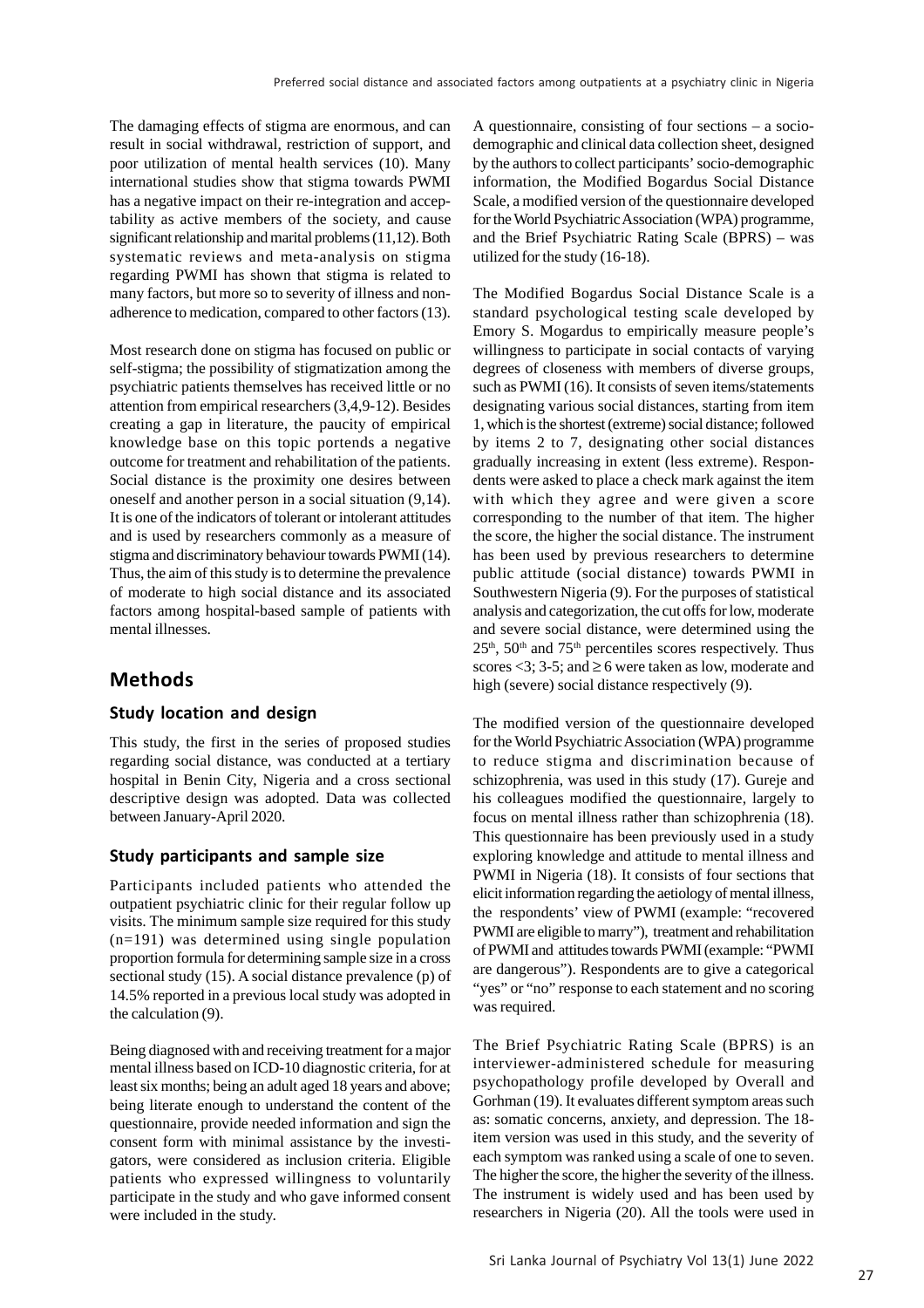English language and had been validated for local use, in previous studies (9,18,20).

#### **Ethical issues**

Ethical clearance was obtained from the Ethics and Research Committee of the University of Benin Teaching Hospital, Benin City, Nigeria (ADM/E22/A/ VOL.VII/148259). Questionnaires were administered to consecutive attendees at the psychiatric outpatient department on each clinic day after explaining to potential participants the nature and purpose of the study. Participants were assured of confidentiality and those who gave informed consent were included.

#### **Data analysis**

Data was analysed using the SPSS version 21. Chisquared test was performed to test the association of social distance with some categorical variables, while the Pearson correlation analysis was performed to assess the relationship between numerical data, such as social distance scores and BPRS scores. Multiple logistic regression was employed to determine independent predictors of high social distance, with social distance as the outcome measure. The following assumptions were made for the regression analysis: a) Model fit (the predicted would match the observed) and, b) Sample size would support the modeling using the assumption that 1 independent variable  $= 10$  cases (respondents). The Hosmer and Lemeshow test showed a nonsignificant Chi square  $(X^2=4.310, p=0.635)$  which indicated that the data fitted the model well. The overall prediction success rate was 70.2%. A 0.05 criterion of statistical significance was employed (p< 0.05).

## **Results**

Of the 220 questionnaires administered, 208 were correctly filled and available for statistical analysis. Less than half the sample belonged to the age group of 28-37 years (43.3%), and more than half were males (58.2%). Almost half of the respondents (49.5%) had been ill for more than five years and 42.3% were receiving treatment for schizophrenia. The prevalence of moderate to severe social distance was  $67.8\%$  (95% CI =  $61.5 - 74.0$ ) (Table 1).

|                           | Table 1. Socio-demographic and clinical characteristics of participants |              |  |  |  |  |
|---------------------------|-------------------------------------------------------------------------|--------------|--|--|--|--|
| Variables                 | Frequency n=208                                                         | Percentage % |  |  |  |  |
| Age Group (Years)         |                                                                         |              |  |  |  |  |
| 18-27                     | 66                                                                      | 31.7         |  |  |  |  |
| 28-37                     | 90                                                                      | 43.3         |  |  |  |  |
| $\geq$ 38                 | 52                                                                      | 25.0         |  |  |  |  |
| Sex                       |                                                                         |              |  |  |  |  |
| Male                      | 121                                                                     | 58.2         |  |  |  |  |
| Female                    | 87                                                                      | 41.8         |  |  |  |  |
| <b>Level of Education</b> |                                                                         |              |  |  |  |  |
| No Formal                 | 21                                                                      | 10.1         |  |  |  |  |
| Primary                   | 41                                                                      | 19.7         |  |  |  |  |
| Secondary                 | 87                                                                      | 41.8         |  |  |  |  |
| Tertiary                  | 59                                                                      | 28.4         |  |  |  |  |
| Religion                  |                                                                         |              |  |  |  |  |
| Christianity              | 185                                                                     | 88.9         |  |  |  |  |
| Islam                     | 13                                                                      | 6.3          |  |  |  |  |
| Others                    | 10                                                                      | 4.8          |  |  |  |  |
| <b>Employment Status</b>  |                                                                         |              |  |  |  |  |
| Employed                  | 91                                                                      | 43.8         |  |  |  |  |
| Unemployed                | 117                                                                     | 56.3         |  |  |  |  |

*(Continued)*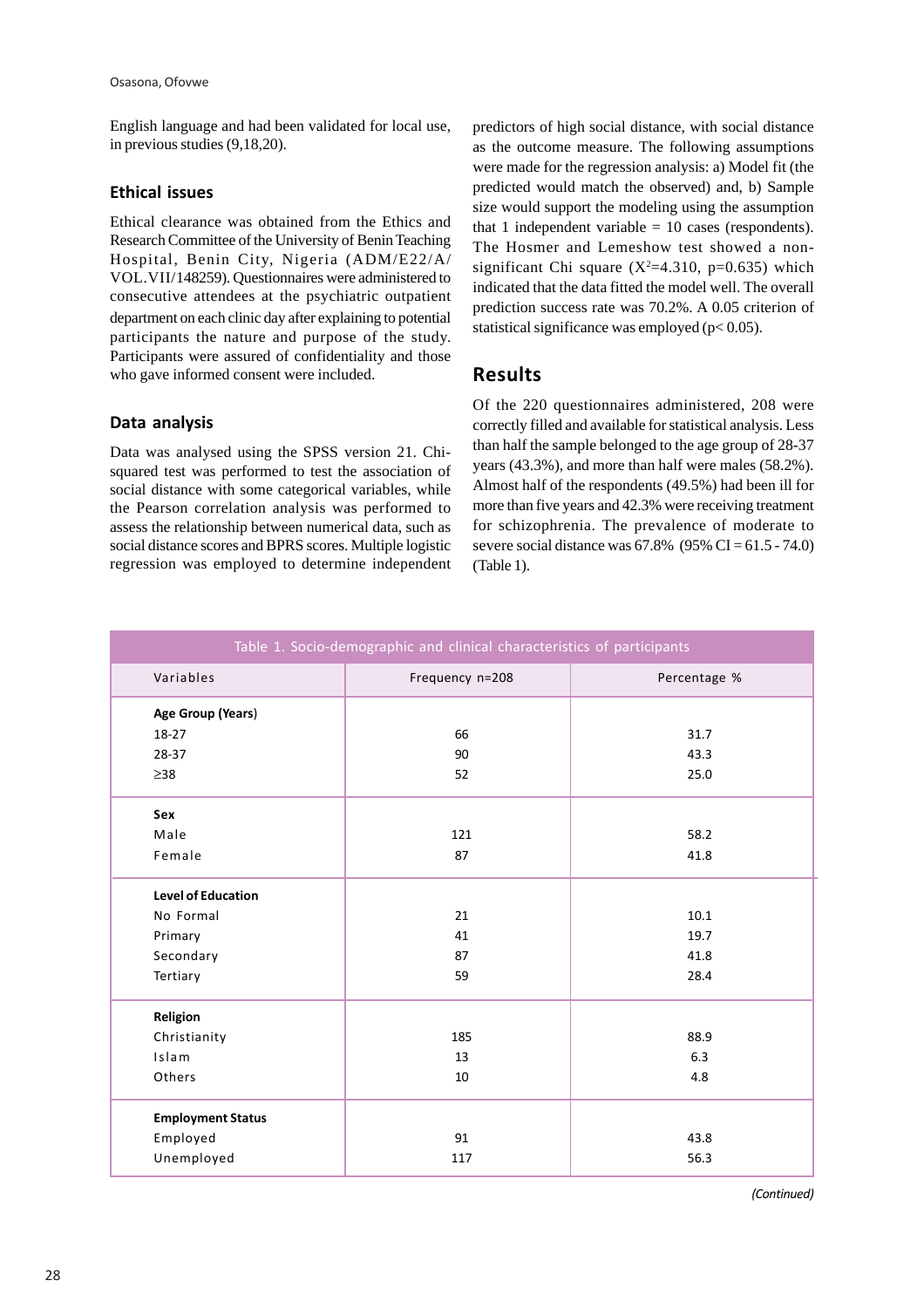| Variables                      | Frequency n=208 | Percentage %                 |
|--------------------------------|-----------------|------------------------------|
| Income (\$) (n=91)             |                 |                              |
| < 50                           | 29              | 31.9                         |
| 51-99                          | 38              | 41.8                         |
| $\geq$ 100                     | 24              | 26.4                         |
| <b>Level of Social Support</b> |                 |                              |
| Good                           | 124             | 59.6                         |
| Poor                           | 84              | 40.4                         |
| <b>Social Distance</b>         |                 |                              |
| Low                            | 67              | 32.2 (95% CI = 26.0-38.5)    |
| Moderate/Severe                | 141             | 67.8 (95% CI = $61.5-74.0$ ) |
| <b>Illness Duration</b>        |                 |                              |
| $\leq$ 5 years                 | 105             | 50.5                         |
| 6-10 years                     | 69              | 33.2                         |
| >10 years                      | 34              | 16.3                         |
| <b>Psychiatric Diagnosis</b>   |                 |                              |
| Schizophrenia                  | 88              | 42.3                         |
| Depression                     | 40              | 19.2                         |
| Bipolar Affective Disorder     | 55              | 26.4                         |
| Others                         | 25              | 12.0                         |

Forty eight percent of the participants believed that mental illness is caused by witches/evil spirits, while the majority (84.1%), believed that they could recover with treatment (Table 2). A majority (76%) of respondents who believed that MI is caused by witches and evil spirit possession desired moderate to high social distance, as opposed to 60.2% of those who did not hold this belief (p=0.015) (Table 3). Further, there were statistically significant differences between respondents who

believed that PWMI are dangerous, beliefs about the genetic (heredity) causation of MI, and perceptions about treatment outcome (Table 3). The inter correlation between social distance and the numerical variables revealed a weak, negative but significant correlation between social distance and monthly income (r=-.237, p=0.022) (Table 4). There was no statistically significant correlation between the BPRS and social distance  $(r = -0.080,$ p=0.252).

| Table 2. Respondents' perceptions about mental illness and PWMI |                 |              |  |  |  |  |
|-----------------------------------------------------------------|-----------------|--------------|--|--|--|--|
| Variables                                                       | Frequency n=208 | Percentage % |  |  |  |  |
| MI is caused by witches/evil spirit                             |                 |              |  |  |  |  |
| Ye s                                                            | 100             | 48.1         |  |  |  |  |
| No                                                              | 108             | 51.9         |  |  |  |  |
| MI is hereditary                                                |                 |              |  |  |  |  |
| Ye s                                                            | 95              | 45.7         |  |  |  |  |
| No                                                              | 113             | 54.3         |  |  |  |  |
| PWMI may recover with treatment                                 |                 |              |  |  |  |  |
| Ye s                                                            | 175             | 84.1         |  |  |  |  |
| No                                                              | 33              | 15.9         |  |  |  |  |
| <b>PWMI</b> are dangerous                                       |                 |              |  |  |  |  |
| Ye s                                                            | 106             | 51.0         |  |  |  |  |
| No                                                              | 102             | 49.0         |  |  |  |  |

MI – Mental illness PWMI – Persons with mental illness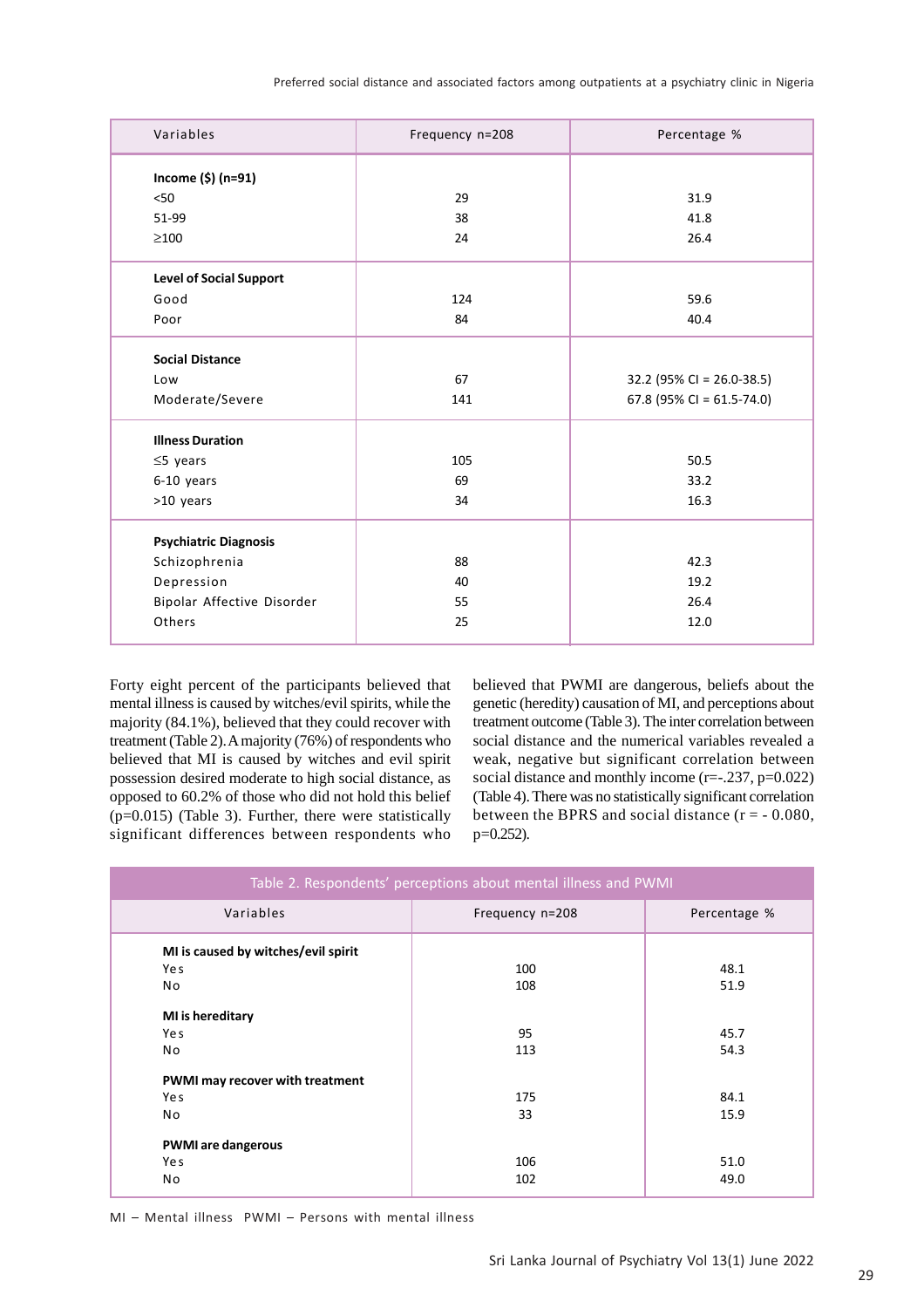Г

| Table 3. Associations between social distance and respondents' socio-demographic/ clinical features<br>and perceptions about MI/PWMI |                   |                                |          |            |  |  |  |
|--------------------------------------------------------------------------------------------------------------------------------------|-------------------|--------------------------------|----------|------------|--|--|--|
| Variables                                                                                                                            |                   | Social Distance                |          |            |  |  |  |
|                                                                                                                                      | Low<br>$n=67$ (%) | Moderate/Severe<br>$n=141$ (%) | $\chi^2$ | p-value    |  |  |  |
| Sex                                                                                                                                  |                   |                                |          |            |  |  |  |
| Male                                                                                                                                 | 40 (33.1)         | 81 (66.9)                      | 0.095    | 0.758      |  |  |  |
| Female                                                                                                                               | 27 (31.0)         | 60 (69.0)                      |          |            |  |  |  |
| <b>Level of Education</b>                                                                                                            |                   |                                |          |            |  |  |  |
| No Formal Education                                                                                                                  | 6(28.6)           | 15 (71.4)                      | 3.268    | 0.352      |  |  |  |
| Primary Education                                                                                                                    | 10(24.4)          | 31 (75.6)                      |          |            |  |  |  |
| Secondary Education                                                                                                                  | 27 (31.0)         | 60 (69.0)                      |          |            |  |  |  |
| Tertiary Education                                                                                                                   | 24 (40.7)         | 35 (59.3)                      |          |            |  |  |  |
| Religion                                                                                                                             |                   |                                |          |            |  |  |  |
| Christianity                                                                                                                         | 63 (34.1)         | 122 (65.9)                     | 3.889    | 0.143      |  |  |  |
| Islam                                                                                                                                | 1(7.7)            | 12 (92.3)                      |          |            |  |  |  |
| Others                                                                                                                               | 3(30.0)           | 7(70.0)                        |          |            |  |  |  |
| <b>Employment Status</b>                                                                                                             |                   |                                |          |            |  |  |  |
| Employed                                                                                                                             | 28 (30.8)         | 63 (69.2)                      | 0.154    | 0.695      |  |  |  |
| Unemployed                                                                                                                           | 39 (33.3)         | 78 (66.7)                      |          |            |  |  |  |
| <b>Level of Social Support</b>                                                                                                       |                   |                                |          |            |  |  |  |
| Good Support                                                                                                                         | 40 (32.3)         | 84 (67.7)                      | 0.000    | 0.986      |  |  |  |
| Poor                                                                                                                                 | 27(32.1)          | 57 (67.9)                      |          |            |  |  |  |
| MI is caused by witches/evil spirit                                                                                                  |                   |                                |          |            |  |  |  |
| Yes                                                                                                                                  | 24 (24.0)         | 76 (76.0)                      | 5.947    | $0.015*$   |  |  |  |
| No                                                                                                                                   | 43 (39.8)         | 65 (60.2)                      |          |            |  |  |  |
| MI is hereditary                                                                                                                     |                   |                                |          |            |  |  |  |
| Yes                                                                                                                                  | 38 (40.0)         | 57 (60.0)                      | 4.858    | $0.028*$   |  |  |  |
| No                                                                                                                                   | 29 (25.7)         | 84 (74.3)                      |          |            |  |  |  |
| PWMI can recover with treatment                                                                                                      |                   |                                |          |            |  |  |  |
| Yes                                                                                                                                  | 66 (37.7)         | 109 (62.3)                     | 15.296   | $< 0.001*$ |  |  |  |
| No                                                                                                                                   | 1(3.0)            | 32 (97.0)                      |          |            |  |  |  |
| <b>PWMI</b> are dangerous                                                                                                            |                   |                                |          |            |  |  |  |
| Yes                                                                                                                                  | 25 (23.6)         | 81 (76.4)                      | 7.367    | $0.007*$   |  |  |  |
| No                                                                                                                                   | 42 (41.2)         | 60 (58.8)                      |          |            |  |  |  |
| <b>Psychiatric Diagnosis</b>                                                                                                         |                   |                                |          |            |  |  |  |
| Schizophrenia                                                                                                                        | 29 (33.0)         | 59 (67.0)                      | 3.275    | 0.351      |  |  |  |
| Depression                                                                                                                           | 10(25.0)          | 30 (75.0)                      |          |            |  |  |  |
| Bipolar affective disorder                                                                                                           | 22 (40.0)         | 33 (60.0)                      |          |            |  |  |  |
| Others                                                                                                                               | 6(24.0)           | 19 (76.0)                      |          |            |  |  |  |

\*Statistically significant association.

MI – Mental illness PWMI – Persons with mental illness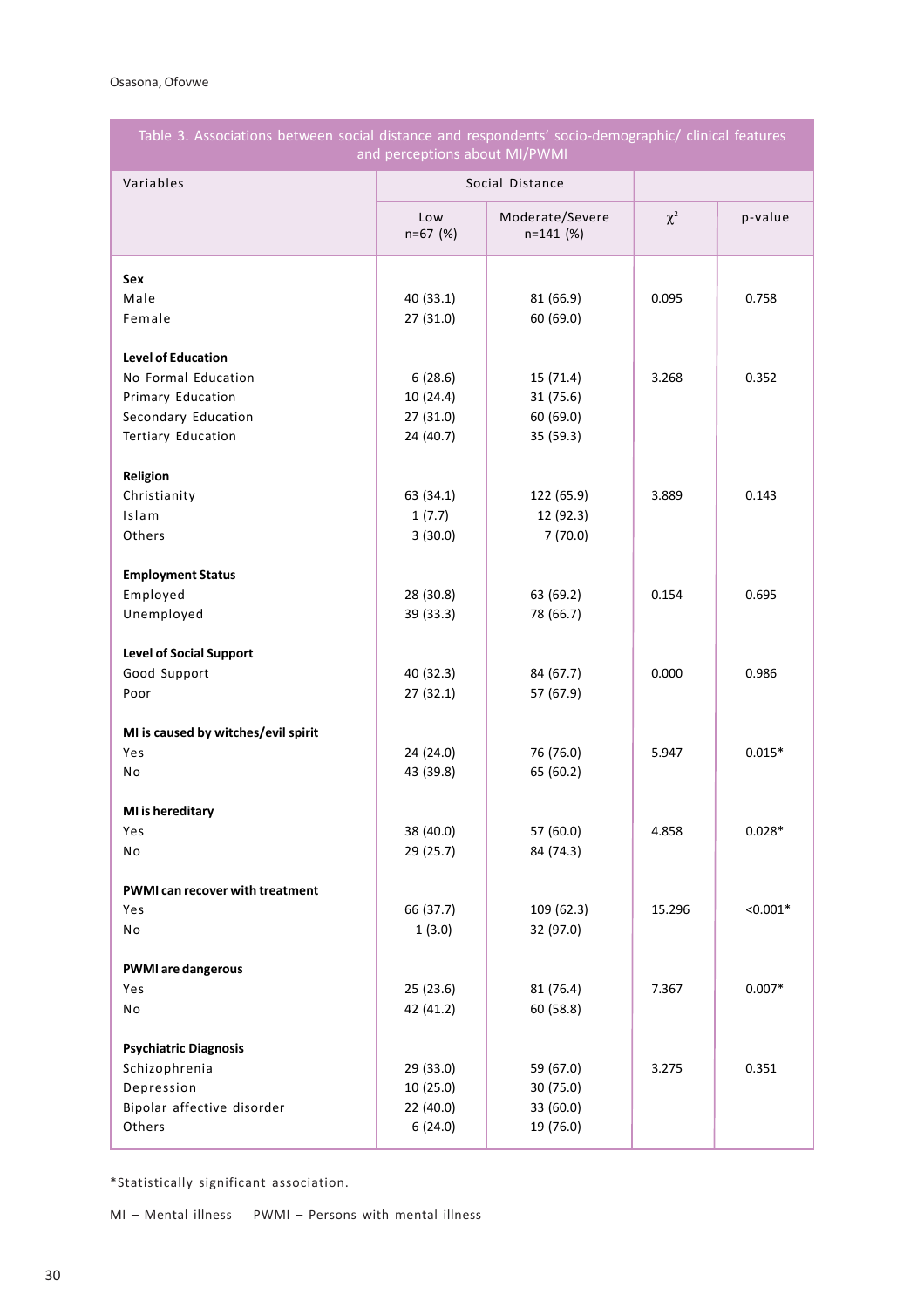| Table 4. Inter correlation between social distance and age, monthly income,<br>illness duration and BPRS Scores |        |                          |                  |                                    |                     |                      |  |
|-----------------------------------------------------------------------------------------------------------------|--------|--------------------------|------------------|------------------------------------|---------------------|----------------------|--|
| Correlations                                                                                                    |        | Social Distance<br>Score | Age<br>(years)   | Average<br>Monthly<br>Income $(5)$ | Illness<br>Duration | <b>BPRS</b><br>Score |  |
| Social distance<br>score                                                                                        | r<br>P | 1                        | $-0.006$<br>.926 | $-.237*$<br>.022                   | $-062$<br>.374      | $-080$<br>.252       |  |
| Age (years)                                                                                                     | r<br>P |                          | $\mathbf{1}$     | .169<br>.104                       | $.654***$<br>.000   | $-.010$<br>.885      |  |
| Average monthly<br>income (\$)                                                                                  | r<br>P |                          |                  | $\mathbf{1}$                       | $.231*$<br>.025     | $-0.044$<br>.676     |  |
| Illness duration                                                                                                | r<br>P |                          |                  |                                    | 1                   | $-0.006$<br>.928     |  |
| <b>BPRS Score</b>                                                                                               | r<br>P |                          |                  |                                    |                     | 1                    |  |

\*\* Correlation is significant at the 0.01 level (2-tailed).

\* Correlation is significant at the 0.05 level (2-tailed).

 $r =$  Pearson correlation, and  $p =$  significant/p-value.

Multiple logistic regression analysis showed that the perception of witches and evil spirits as causes of MI had a significant positive relationship with moderate to severe social distance (OR=  $2.116$ , p= $0.025$ , 95%  $CI=1.098-4.078$ , while the belief that heredity is a cause of MI (OR=  $0.391$ , p= $0.004$ , 95% CI=  $0.205 - 0.746$ ), and that PWMI may recover with treatment ( $OR = 0.062$ ,  $p=0.007, 95\%$  CI=0.008-475) had a significant negative relationships with moderate to severe social distance (Table 5). Although dangerousness also independently predicted moderate to severe social distance when it was entered into the logistic model as a single predictor variable, its significant effect disappeared following simultaneous entry of all the variables into the model. These variables jointly accounted for about 22.0% of the variance in social distance.

| Table 5. Independent predictors of social distance |          |       |       |    |       |        |                            |       |
|----------------------------------------------------|----------|-------|-------|----|-------|--------|----------------------------|-------|
|                                                    | B        | S.E.  | Wald  | df | P     | Exp(B) | 95% Confidence<br>Interval |       |
|                                                    |          |       |       |    |       |        | Lower                      | Upper |
| Evil spirits cause MI                              | .750     | .335  | 5.017 | 1  | 0.025 | 2.116  | 1.098                      | 4.078 |
| Heredity causes MI                                 | $-0.939$ | .330  | 8.121 | 1  | 0.004 | .391   | 0.205                      | 0.746 |
| PWMI may recover with<br>treatment                 | $-2.778$ | 1.038 | 7.163 | 1  | 0.007 | .062   | 0.008                      | 0.475 |
| PWMI are dangerous                                 | .519     | .330  | 2.469 | 1  | 0.116 | 1.680  | 0.880                      | 3.208 |
| Constant                                           | 3.165    | 1.069 | 8.774 | 1  | 0.003 | 23.699 |                            |       |

Reference categories: Evil spirits do not cause MI, Heredity is not a cause of MI, PWMI may not recover with treatment, and PWMI are not dangerous.

P = Statistical significance value

 $Exp(B) = odds ratio$ 

Coefficient of determination  $(R^2) = 22.0\%$ 

MI – Mental illness PWMI – Persons with mental illness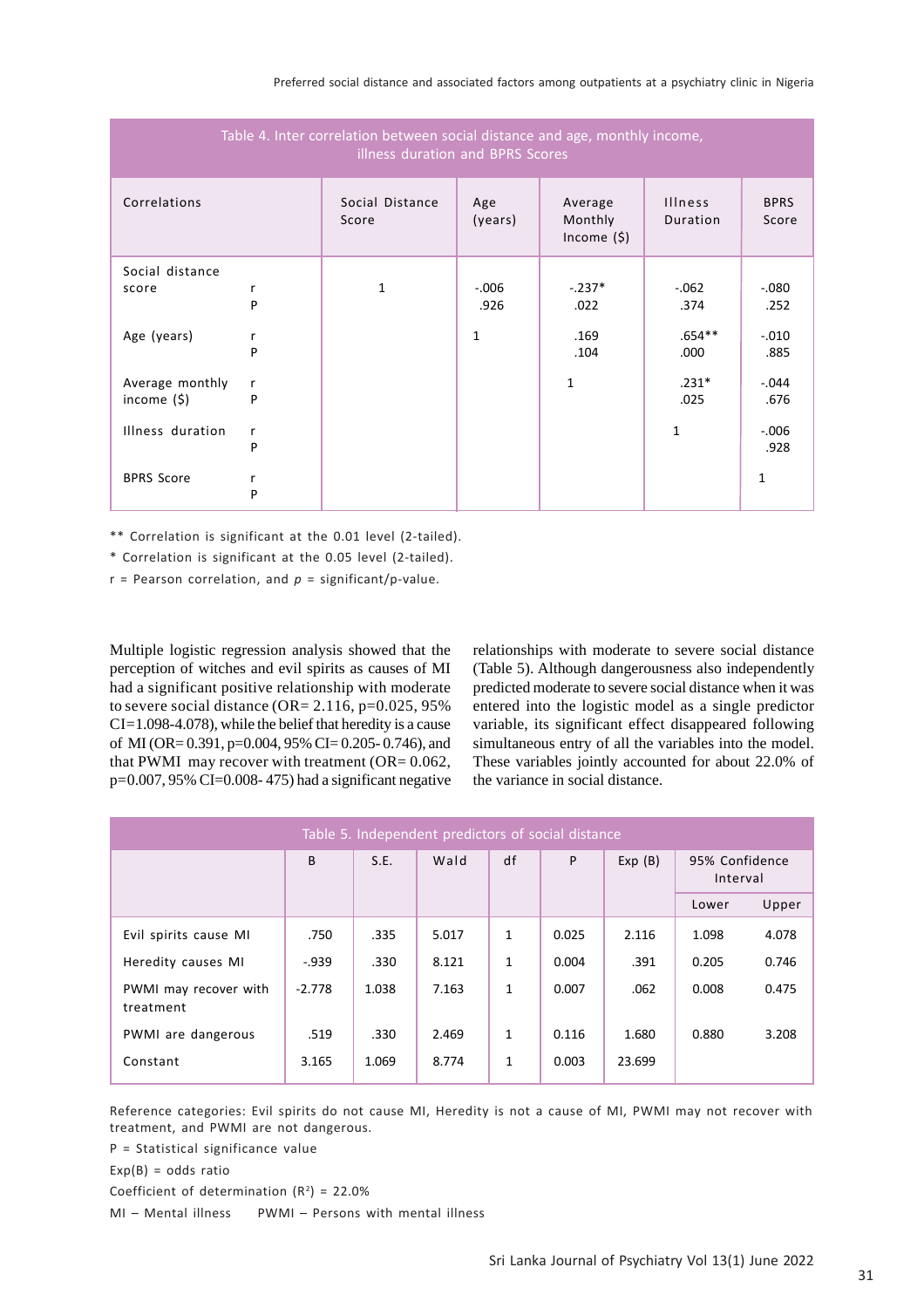# **Discussion**

This study examined social distance and factors that are associated with moderate to high social distance among a clinic-based sample of psychiatric patients. The preponderance of young adults, as found among the respondents, was, perhaps, a reflection of the relatively early age at onset which characterizes most psychiatric illnesses. Earlier reports of low level of education among a considerable proportion of psychiatric patients was corroborated in this study, wherein more than two-thirds of the patients had below tertiary level of education (1).

While slightly less than half the patients believed that mental illness is hereditary, a higher proportion attributed mental illness to supernatural forces, such as witchcraft and evil spirit possession. In Nigeria, and perhaps the wider African society, beliefs about the existence and activities of witches, sorcerers, ancestral and demonic spirits, still hold sway despite the growing influence of Christian and Islamic religions, and Western civilization (21,22). Although the Nigerian society does not entirely exclude the biopsychosocial perspective of causation, especially genetics, beliefs about supernatural causes are predominant and widespread (21). These beliefs are culturally enshrined, and because PWMI are part of this society, the misconceptions extend among them as well, fuelling social distancing among them (23). In order to improve the mental health of the populace and that of psychiatric patients, it is important to remove etiological misconceptions, through appropriate and adequate education and awareness campaigns.

It was interesting to find that more than half of the respondents held the belief that their fellow mentally ill patients are dangerous. A public perception of dangerousness about psychiatric patients is common in the Nigerian society. That perception partly accounts for the public stigma against them; it is worrisome that respondents appeared to share this public perception and hold a view of dangerousness about themselves or other patients. This may engender resentment and intolerance among them, and portend grave consequences for their social and interpersonal interactions, as well as treatment outcomes. It is however reassuring to know that a vast majority believed that mental illness is treatable and that patients can recover with treatment. The implication of this for medication adherence is significant; patients are likely to adhere reasonably well to their medication when they believe that their condition is treatable.

About two-thirds of the patients preferred a moderate to high social distance from other psychiatric patients. When compared with previous studies that used the same instrument to measure public stigma towards PWMI, the desire for social distance towards PWMI is more prevalent in the general population than it is among the patients in this study (9). Despite that observation, it is a matter of concern that as much as 67.8% of the patients preferred moderate to high social distance towards other psychiatric patients. This high rate could be explained, perhaps partly, by the belief of dangerousness and evil spirit possession that the patients held about their fellow patients. Smith and his colleague reported that the beliefs and attitudes that people hold towards mental illness and PWMI influence their desired social distance (24). This finding portends serious implication for treatment outcomes. Due to intolerance and resentment, the expected social interaction among the patients during in-patient treatment and rehabilitation may be hampered. Furthermore, the double jeopardy of stigma from the public and fellow patients may adversely affect a patient's self-esteem and help seeking behaviour – indicating an imperative need to develop anti-stigma strategies among the patients and the public.

The correlates of high social distance found among the patients in this study, are largely similar to reported correlates of public stigma against psychiatric patients (9,25,26). Thus, public misconception about mental illness and PWMI are shared by the psychiatric patients themselves; perhaps this is not surprising because the patients are part of the larger population and enshrined beliefs and attitudes in the society are likely to be shared by them. It is important to note that those correlates were largely related to beliefs and conceptions rather than socio-demographic variables. Education and awareness programmes that will broaden the knowledge of patients regarding causation, nature and treatment of mental illness, and may significantly reduce the desire for social distance among the patients. Contrary to previous research, the severity of psychopathology (BPRS) had no statistically significant relationship with social distance in this study (13). The reason for this finding is not clear but may be related to the fact that the respondents in this study were outpatients on followup treatment, with relatively stable mental status.

# **Limitations**

Some of the associations observed in this study, such as that between social distance and the belief that witches and evil spirit possession are causes of mental illness, may be explained by cultural beliefs, and therefore may not be generalizable. Secondly, the scope of this study, in terms of sample size and institutional/geographical coverage, is relatively small. Thirdly, the relatively novel nature of the study limited the opportunity to compare some of the findings with previous findings.

# **Conclusions**

Our findings support the emerging evidence of high social distance and stigmatization among psychiatric patients towards one another, akin to reported public stigma regarding PWMI. We recommend that anti-stigma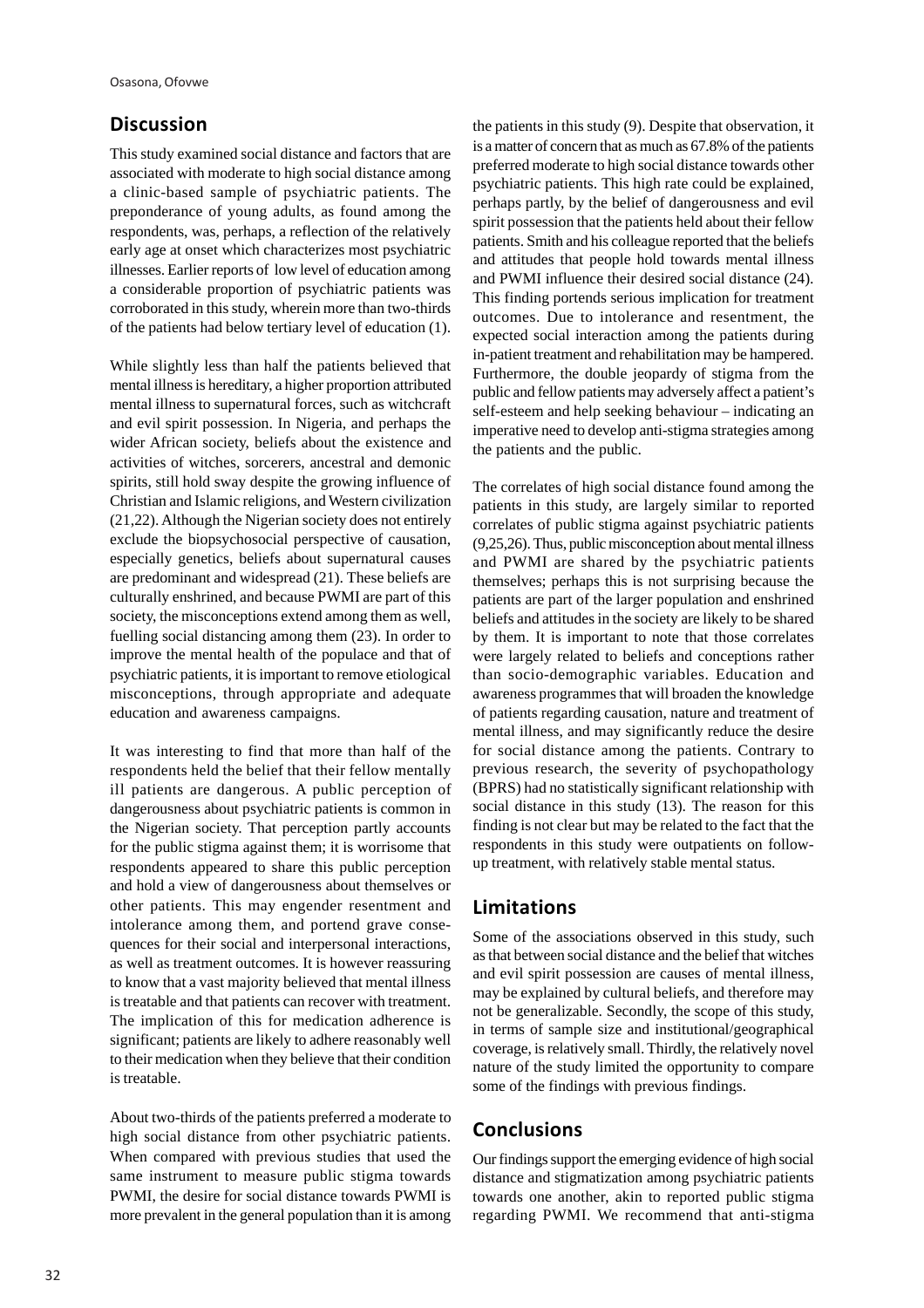programmes that have hitherto been targeted at the public should be extended to patients, and rehabilitation programmes be structured to strengthen social contact and vocational functioning among the patients, to reduce the effects of stigma.

## **Acknowledgements**

The authors wish to thank the authorities of the University of Benin Teaching Hospital for granting the permission to conduct this study and the patients who participated in this study.

#### **Statement of contribution**

SOO conceived the design of the study and collected data. SOO and CEO analysed the data and drafted the manuscript. Both authors approved the final version.

#### **Conflicts of interest**

None declared.

**S O Osasona,** Department of Mental Health, University of Benin Teaching Hospital, Benin City, Nigeria

**C E Ofovwe,** <sup>2</sup> Department of Mental Health, University of Benin, Benin City, Nigeria

**Corresponding author:** S O Osasona

**Email:** samuelosasona@gmail.com

http://orcid.org/0000-0002-0585-4385

## **References**

- 1. Turkmen SN, Yorulmaz M, Koza E, Ozdemir SG. Internalized stigmatization and social functioning in psychiatric patients. J. TurgutOzal Med Cent 2018; 25(1): 12-17. DOI: 10.5455/jtomc.2017.08.116.
- 2. Goffman E. Stigma: Notes on the management of spoiled identity. London, Penguin, UK, 1963.
- 3. Scambler G. Stigma and disease: changing paradigms. Lancet 1998; 352: 1054-5.PMID: 9759769.
- 4. Corrigan PW, Rao D. On the self-stigma of mental illness: stages, disclosure and strategies for change. Can J Psychiatry 2012; 8: 464-9.
- 5. Werner PA, Barak Y. Self-stigma, Self-esteem and Age in persons with schizophrenia. Psychogeriatr 2008; 20: 174-87.
- 6. Ritsher JB, Phelan JC. Internalized stigma predicts erosion of morale among psychiatric outpatients. Psychiatry Res 2004; 129: 257-65.
- 7. West ML, Yanos PT, Smith SM, Roe D, Lysake PH. Prevalence of internalized stigma among persons with severe mental illness. Stigma Res Action 2011; 11: 310.
- 8. Livingston JD, Boyd JE. Correlates and consequences of internalized stigma for people living with mental illness: A systematic review and meta-analysis. Soc Sci Med 2010; 71: 2150-2161.
- 9. Adewuya AO, Makanjuola RO. Social distance towards people with mental illness in Southwestern Nigeria. Aust. NZ J Psychiatry 2008; 42(5): 389-95. DOI: 10.1080/ 00048670801961115
- 10. Al-Krenawi A. Mental health practices in Arab countries. Curr Opin Psychiatry 2005; 18: 560-4.
- 11. Al Alawi M, Al Sinawi H, Al Maqbali M, Al Hatmi H. Perception of stigma among attendees of tertiary care psychiatric clinic in Oman. Int. J pub Health safety 2016; 1: 108. DOI: 10.4172/ijphs.1000108.
- 12. Corrigan PW, Watson AC. Understanding the impact of stigma on people with mental illness. World psychiatry 2002; 1(1): 16-20. PMID: 16946807.
- 13. Al Adawi S, Dorvlo AS, Al-Noobi BZ. Perception of, and attitude towards mental illness in Oman. Int J Soc Psychiatry 2000; 48: 305-17.
- 14. Baumann AE. Stigmatization, Social distance and extension because of mental illness: The individual with mental illness as a 'stranger'. Int Review of Psychiatry 2007; 19: 131-35.
- 15 Aroaye OM. Research Methodology with statistics for Health and Social Sciences. 2<sup>nd</sup> Edition, Nathadex, Ilorin 2004; 118.
- 16 Bogardus ES. A social distance scale. Sociology and Social Research 1933; 17: 265-271.
- 17 World Psychiatric Association (WPA) programme to reduce stigma and discrimination because of schizophrenia. Available at: http://www.dooors.com/english/media/vol 3.pdf (accessed April 2019).
- 18 Gurege O, Laosebikan VO, Ephraim-Oluwanuga O, Olley BO, Kola L. Community study of knowledge of and attitude to mental illness in Nigeria. British Journal of Psychiatry 2005; 186: 436-41.
- 19 Overall JE, Gorham DR. The Brief Psychiatric Rating Scale. Psyhol Reports 1962; 10: 799-812. DOI: 10.2166/ PRO.1962.10.3.799.
- 20. Oyekanmi AK, Adelufosi AO, Abayomi O, Adebowale TO. Demographic and Clinical correlates of sexual dysfunction among Nigerian male outpatients on conventional antipsychiatric medications. BMC Research Notes 2012; 5: 267. DOI: 10.1186/1756-0500-5-267
- 21 Odejide AO, Oyewumi LK, Ohaeri JU. Psychiatry in Africa: An overview. Am J Psychiatry 1989; 146: 708-16.
- 22 Morakinyo O, Akinwowo A. The Yoruba ontology of personality and motivation: A multidisciplinary study. J. Social Biology and Structure 1981; 4: 19-38.